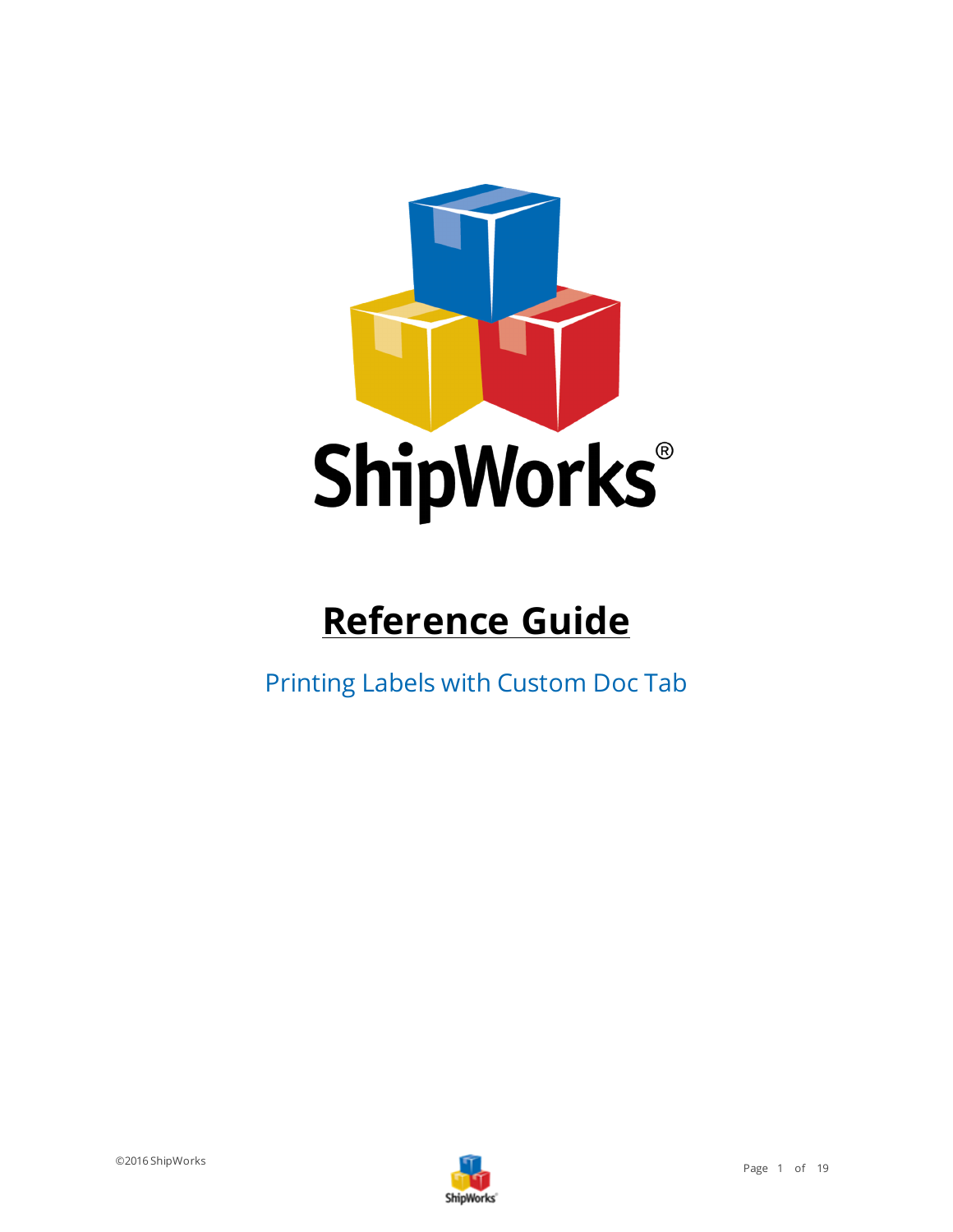# **Printing Labels with Custom Doc Tabs**

## **TABLE OF CONTENTS**

[Background](#page-1-0)

First [Things](#page-1-1) First

The [Process](#page-2-0)

- $\mathcal{V}$  Creating the [Template](#page-2-1)
- Enter Code to Include Order [Number,](#page-5-0) Tracking Number and Shipping Cost
- *or*
- **>>** Enter Code to [Include](#page-7-0) a Logo
- $\mathcal{P}$  [Formatting](#page-10-0) the Template to 4" x 8"
- $\mathcal{D}$  [Selecting](#page-13-0) the Thermal Printer

Setting the [Default](#page-14-0) Label Format

Setting the Default [Printing](#page-15-0) Rule

Testing Your [Template](#page-16-0)

<span id="page-1-0"></span>Need [Help?](#page-18-0)

# **Background**

With ShipWorks it is possible to modify your label template (the template used to print your labels) to accommodate printing to 4" x 8" label stock. You can also modify the label to include additional information such as a tracking number, ship date, label cost, or even your logo.

This is useful when you have label stock that includes a doc tab on which additional information needs to be printed or if you wish to add branding to your shipping labels.

This article will guide you through how to:

- 1. Create a 4" x 8" label template.
- 2. How to include additional information on the label.
	- **X** Order Number, Tracking Number, and Label Cost
	- **OR** Your Logo

# <span id="page-1-1"></span>**First Things First**

The instructions below will work for any shipping provider that you may use. We will be using FedEx in this example. In addition, this article assumes that:

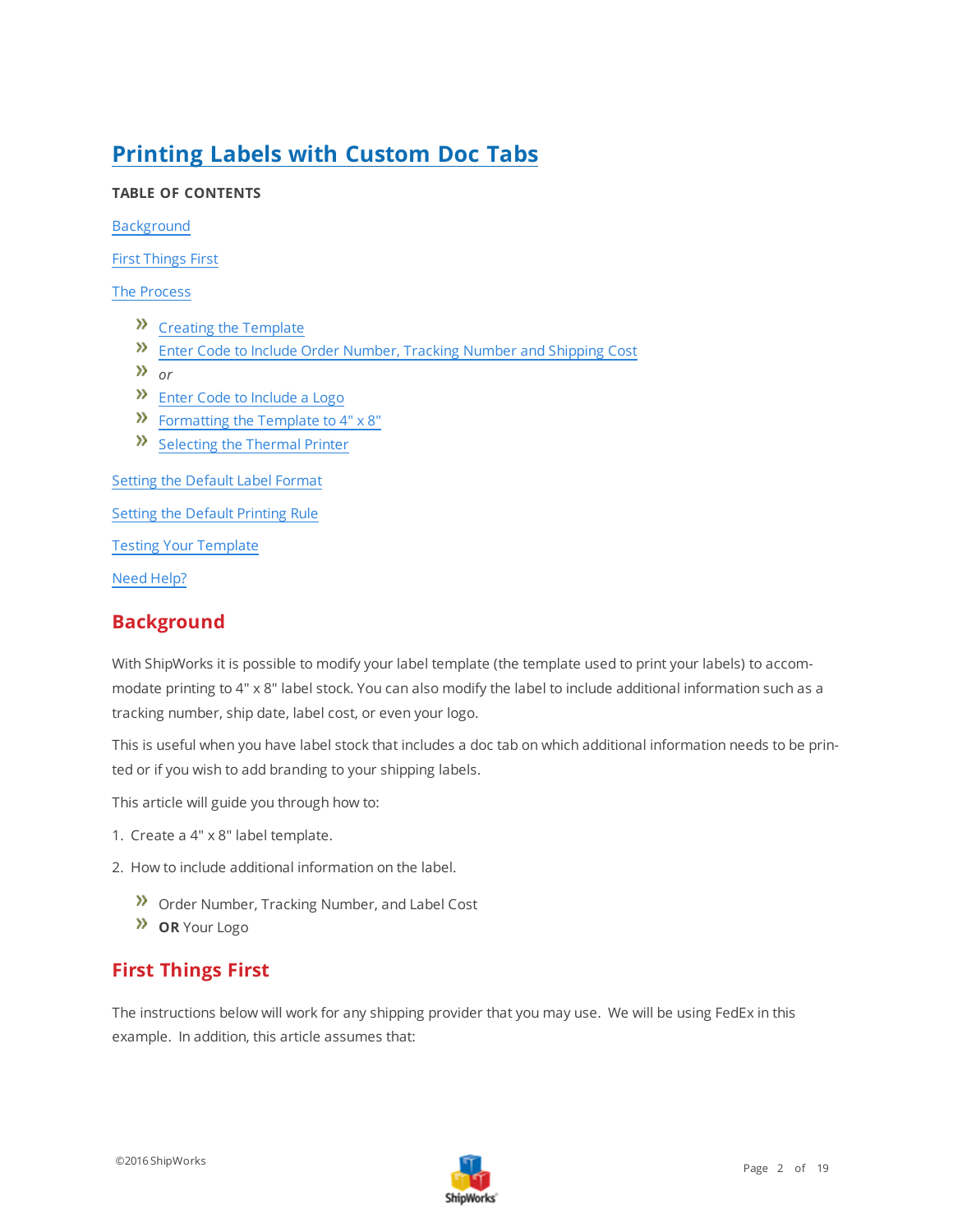- You are using  $4" \times 8"$  label stock that includes either space above the printed label or a doc tab above the printed label.
- $\mathcal{V}$  You're printing to a thermal printer
- Your thermal printer is connected to your computer and you have successfully printed a test page to the printer.

# <span id="page-2-1"></span><span id="page-2-0"></span>**The Process**

## **Creating the Template**

The first step is configuring the template that you will use to print your labels. You will be creating a new template and adding code to the template that tells ShipWorks to include the Order Number, Tracking Number and Shipment Cost to the top of the printed label. (Don't worry, we give you the code below. You just copy and paste it!)

If you would rather print your logo on the top of your label, we will give you code for that too!

1. In ShipWorks, click on the **Manage** tab and then click on **Templates**.



2. In the **Template Manager**, click on the **Labels > Standard** template to select it.

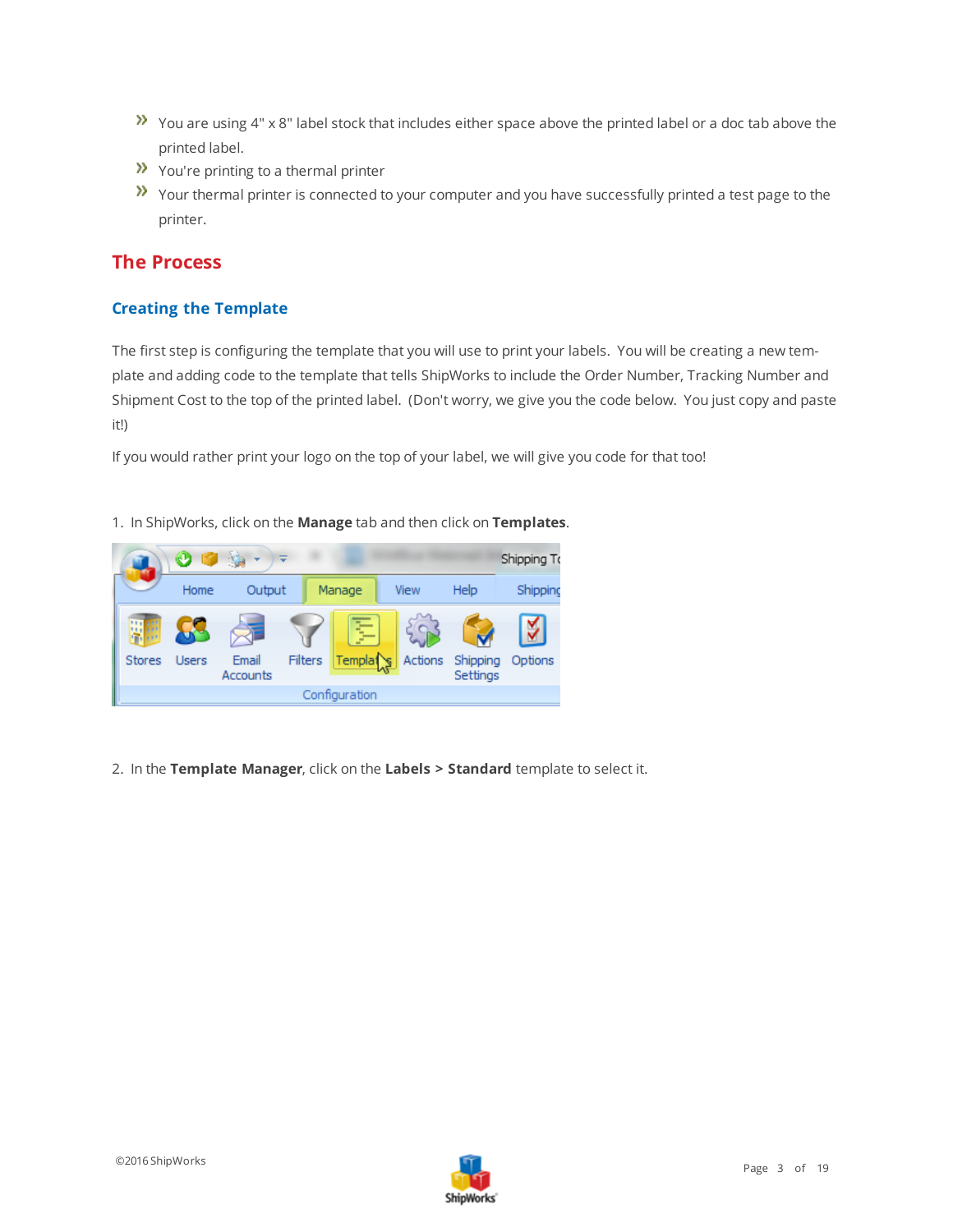

3. Then, click the **COPY** button. and click **OK**.



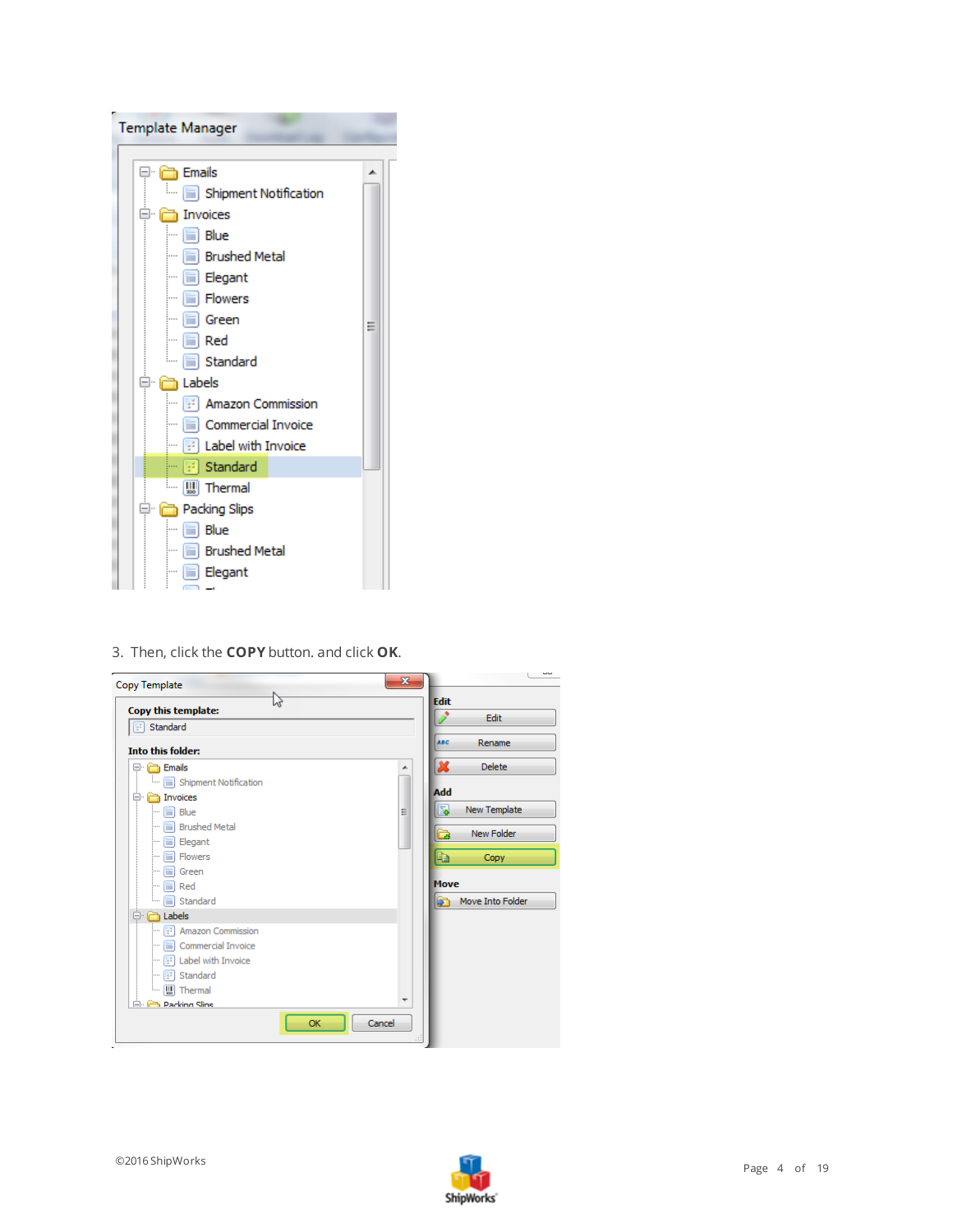4. You now have a copy of the ShipWorks Standard label template. If it is not selected, select it and then click the **Edit** button.

| <b>Template Manager</b>              |   |                                                     |             | Ж                |
|--------------------------------------|---|-----------------------------------------------------|-------------|------------------|
| Emails<br>⊟~                         |   |                                                     | <b>Edit</b> |                  |
| Shipment Notification<br>1.1.1.1     |   |                                                     |             | Edit             |
| Invoices<br>Eŀ                       |   |                                                     | <b>ABC</b>  | Rename           |
| $\blacksquare$ Blue<br>$\frac{1}{2}$ |   |                                                     |             |                  |
| <b>Brushed Metal</b><br>1.1.1        |   |                                                     | x           | <b>Delete</b>    |
| Elegant<br>1.1.1                     |   |                                                     |             |                  |
| <b>Flowers</b>                       | Ξ |                                                     | Add         |                  |
| Green<br>                            |   |                                                     | 属           | New Template     |
| Red<br>                              |   |                                                     |             | New Folder       |
| Standard<br>1.1.1.1                  |   |                                                     |             |                  |
| Labels<br>E                          |   | The template had no output for the selection due to | la.         | Copy             |
| Amazon Commission<br>ga.             |   | the context.                                        |             |                  |
| Commercial Invoice<br>:              |   |                                                     | <b>Move</b> |                  |
| Label with Invoice                   |   |                                                     | 崚           | Move Into Folder |
| <b>Standard</b><br>gf.               |   |                                                     |             |                  |
| Standard (Copy)<br>W.                |   |                                                     |             |                  |
| <b>Example 7</b> Thermal             |   |                                                     |             |                  |
| <b>B</b> Packing Slins               |   |                                                     |             |                  |

5. Rename the template. For our example we will name the template **Standard 4x8**.

| <b>Template Editor</b> |                    |  |
|------------------------|--------------------|--|
|                        | Name: Standard 4x8 |  |
| Code                   | Dearton Cattains   |  |

6a. Great! Now it is time to add the code we need. At the top of the **Template Editor**, select the **Code** tab.

| <b>Template Editor</b> |                                                            |
|------------------------|------------------------------------------------------------|
|                        | Name: Standard 4x8                                         |
| Code                   | Preview Settings                                           |
|                        | <b>Include OILRedo</b> St. Find and Renlace<br><b>Call</b> |

6b. Click anywhere within the code and then press **CTRL + A** on your keyboard to select all of the code. Then, press **Delete** on your keyboard. (Yes, we actually wish to delete all of the code!) You should now have a blank template like the screenshot below.

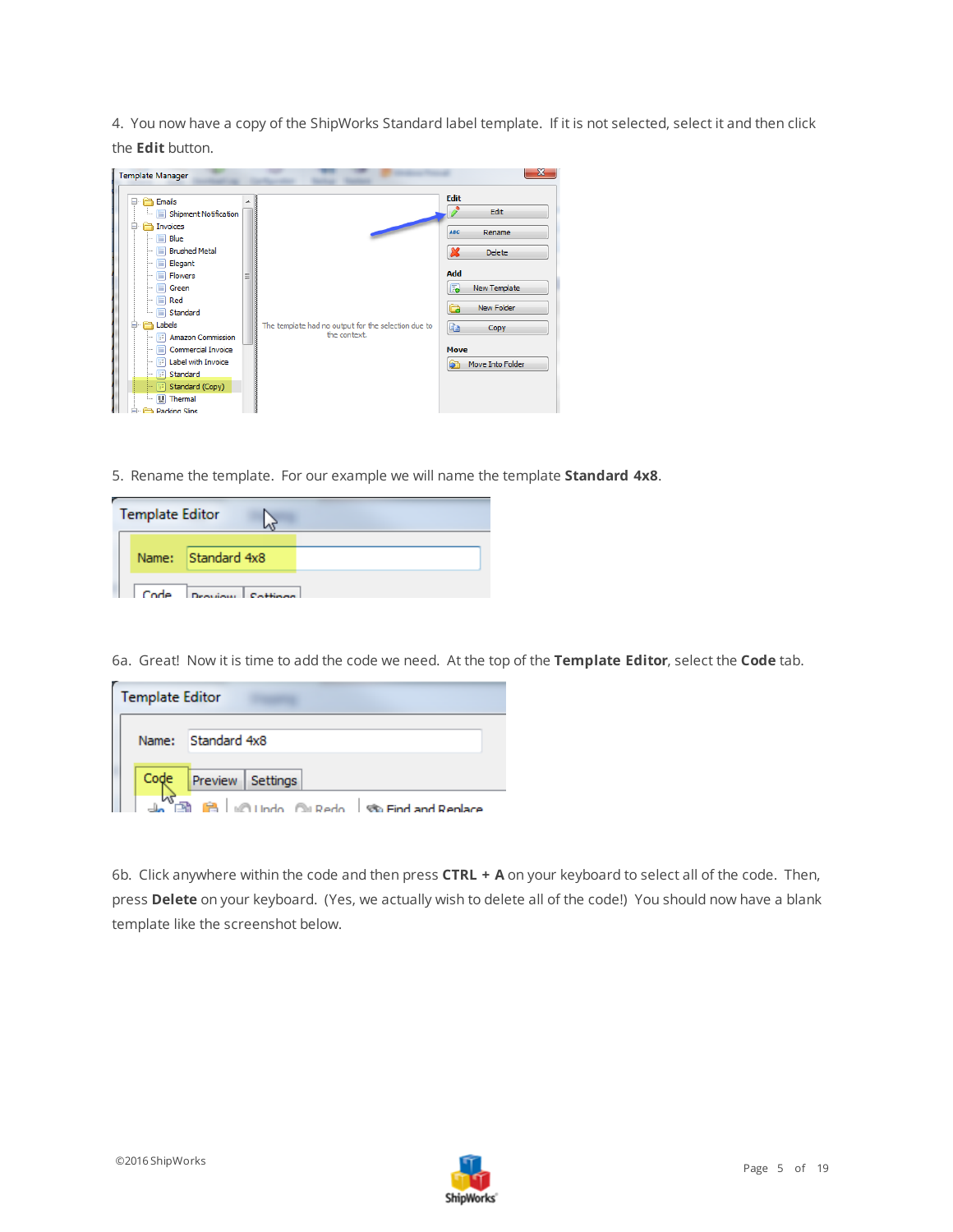| <b>Template Editor</b><br>V,                |                     | $\mathbf{x}$             |
|---------------------------------------------|---------------------|--------------------------|
| Name: Standard 4x8                          | <b>Edit Snippet</b> | $\overline{\phantom{a}}$ |
| Code<br>Preview Settings                    |                     |                          |
| + 3 1 to Undo fly Redo   % Find and Replace |                     |                          |
| 1                                           |                     | ×.                       |
|                                             |                     |                          |
|                                             |                     |                          |
|                                             |                     |                          |
|                                             |                     |                          |
|                                             |                     |                          |
|                                             |                     |                          |
|                                             |                     |                          |
|                                             |                     |                          |
|                                             |                     |                          |
| $\overline{a}$                              |                     |                          |
|                                             | Save<br>Cancel      |                          |
|                                             |                     |                          |

## <span id="page-5-0"></span>**Enter Code to Include Order Number, Tracking Number and Shipping Cost**

If you would rather include your logo to the top of the label, skip down to the section on [entering](#page-7-0) code to include [your](#page-7-0) logo.

6c. Copy the below code by selecting it and pressing **CTRL + C** on your keyboard.

HTML

<xsl:stylesheet version="1.0"xmlns:xsl="http://www.w3.org/1999/XSL/Transform"xmlns:sw="http://www.interapptive.com/shipworks"extension-element-prefixes="sw">

<!-- Imports -->

<xsl:import href="System\Snippets"/>

<xsl:output method="html"encoding="utf-8"/>

```
<!-- Start of template -->
```
<xsl:template match="/"><xsl:apply-templates /></xsl:template>

<xsl:template match="ShipWorks">

<xsl:variable name="pageFont"select="'font-family: Arial; font-size: 10pt;'"/>

<html>

<head>

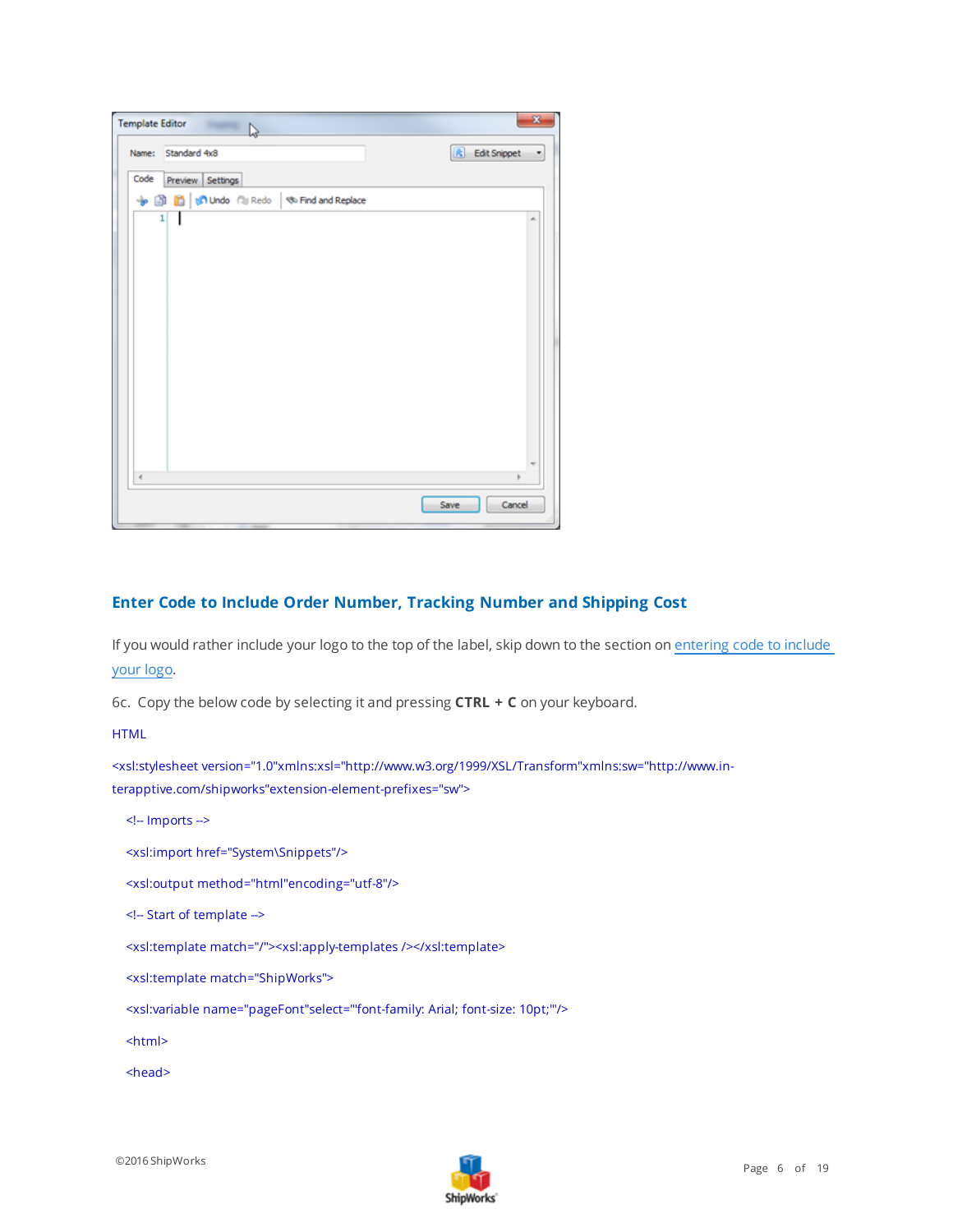<title>Interapptive ShipWorks Template</title>

<style>

body, table { <xsl:value-of select="\$pageFont" /> }

</style>

</head>

<body style="{\$pageFont}">

<!-- XXXXXXXXXXXXXXXXXXXX Go down to line 25 where you can pick and choose what you want in the template XXXXXXXXXXXXXXXXXXXXXXXXXXXXXXX -->

<xsl:variable name="labels"select="(//Primary | //Supplemental)/Label[@orientation ='tall']"/>

<xsl:for-each select="\$labels">

<xsl:variable name="shipment"select="../../../.."/>

<table width="100%"height="100">

<tr>

<td valign="center;" style="text-align:center;">

Order # <xsl:value-of select="//Order/Number"/>

 $2<sub>br</sub> /$ 

Tracking Number:<xsl:value-of select="\$shipment/TrackingNumber"/>

 $\text{br}$ />

Shipping Cost: \$<xsl:value-of select="format-number(\$shipment/TotalCharges,'#.##')"/>

 $\langle t \rangle$ 

 $\langle$ /tr $\rangle$ 

</table>

<TemplatePartition>

<img src="{.}" style="width:382;height:576;"/><br />

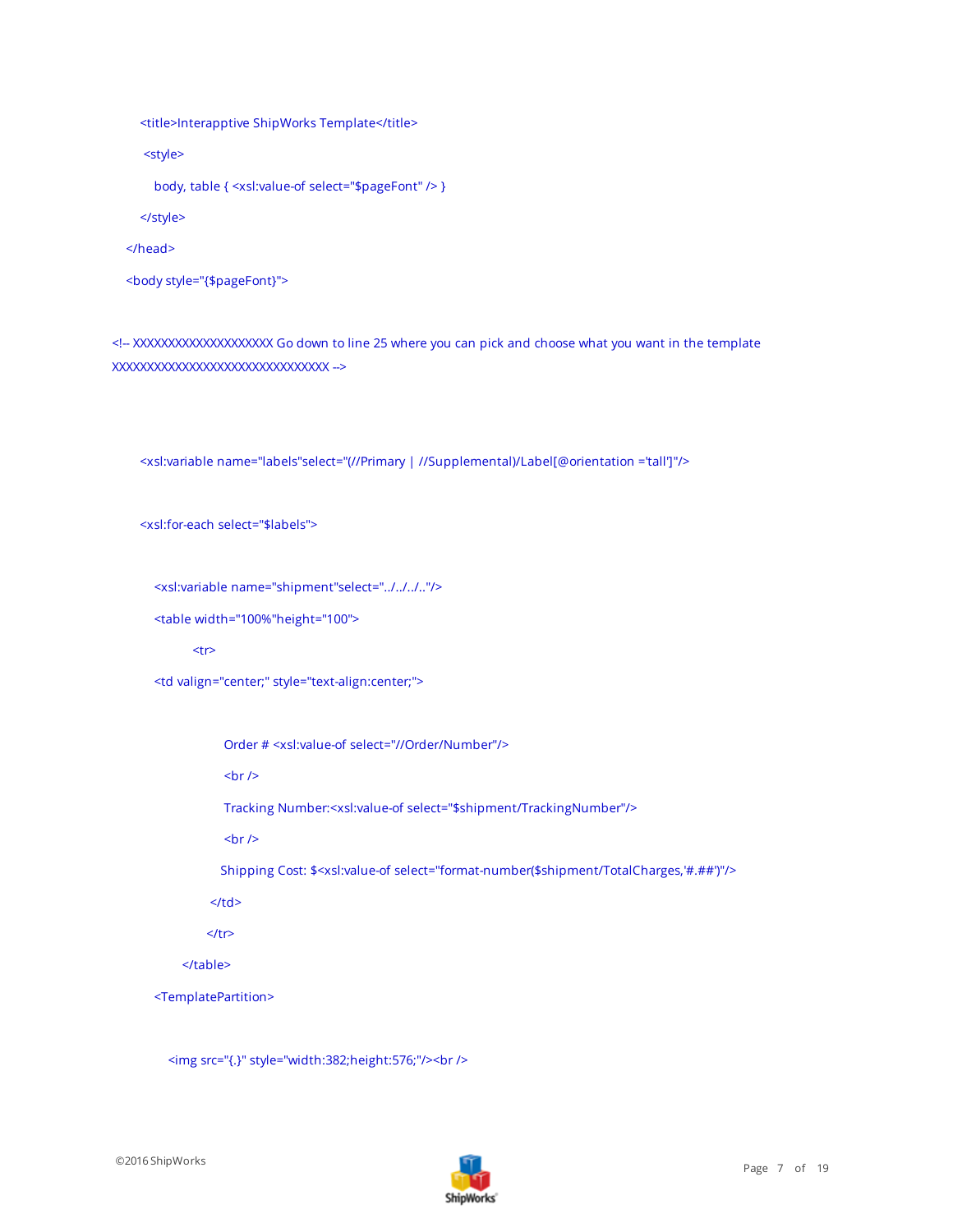| $br$ />    |  |
|------------|--|
|            |  |
|            |  |
| $<$ /body> |  |
| $<$ /html> |  |
|            |  |

6d. In ShipWorks, on the **Code** tab, place your cursor into line 1 and press **CTRL + V** to paste the code into your template.

| <b>Template Editor</b> |                                                               |
|------------------------|---------------------------------------------------------------|
| Name:                  | Standard 4x8                                                  |
| Code                   | <b>Preview</b><br><b>Settings</b>                             |
|                        | <b>16 Undo N</b> Redo <b>So Find and Replace</b>              |
|                        | Kxsl:stylesheet version="1.0" xmlns:xsl="http://www.w3<br>11  |
|                        | $\overline{2}$<br>$\leftarrow$ -- Imports -->                 |
|                        | 3<br><xsl:import href="System\Snippets"></xsl:import>         |
|                        | 4                                                             |
|                        | 5<br><xsl:output encoding="utf-8" method="html"></xsl:output> |
|                        | 6<br>Start of template                                        |

Perfect! Now, jump ahead to step **7a** [below](#page-10-0).

## <span id="page-7-0"></span>**Adding Code to Include Your Logo**

**Please Note:** You will need to have your logo file available to you and formatted to the size you would like to have it appear on your label. You will be pointing to the image file in a moment.

If you would rather include the Order Number, Tracking Number and Shipment Cost, click [here](#page-5-0).

6c. Copy the below code by selecting it and pressing **CTRL + C** on your keyboard.

#### HTML

<xsl:stylesheet version="1.0" xmlns:xsl="http://www.w3.org/1999/XSL/Transform" xmlns:sw="http://www.interapptive.com/shipworks" extension-element-prefixes="sw">

<!-- Imports -->

- <xsl:import href="System\Snippets" />
- <xsl:output method="html" encoding="utf-8" />

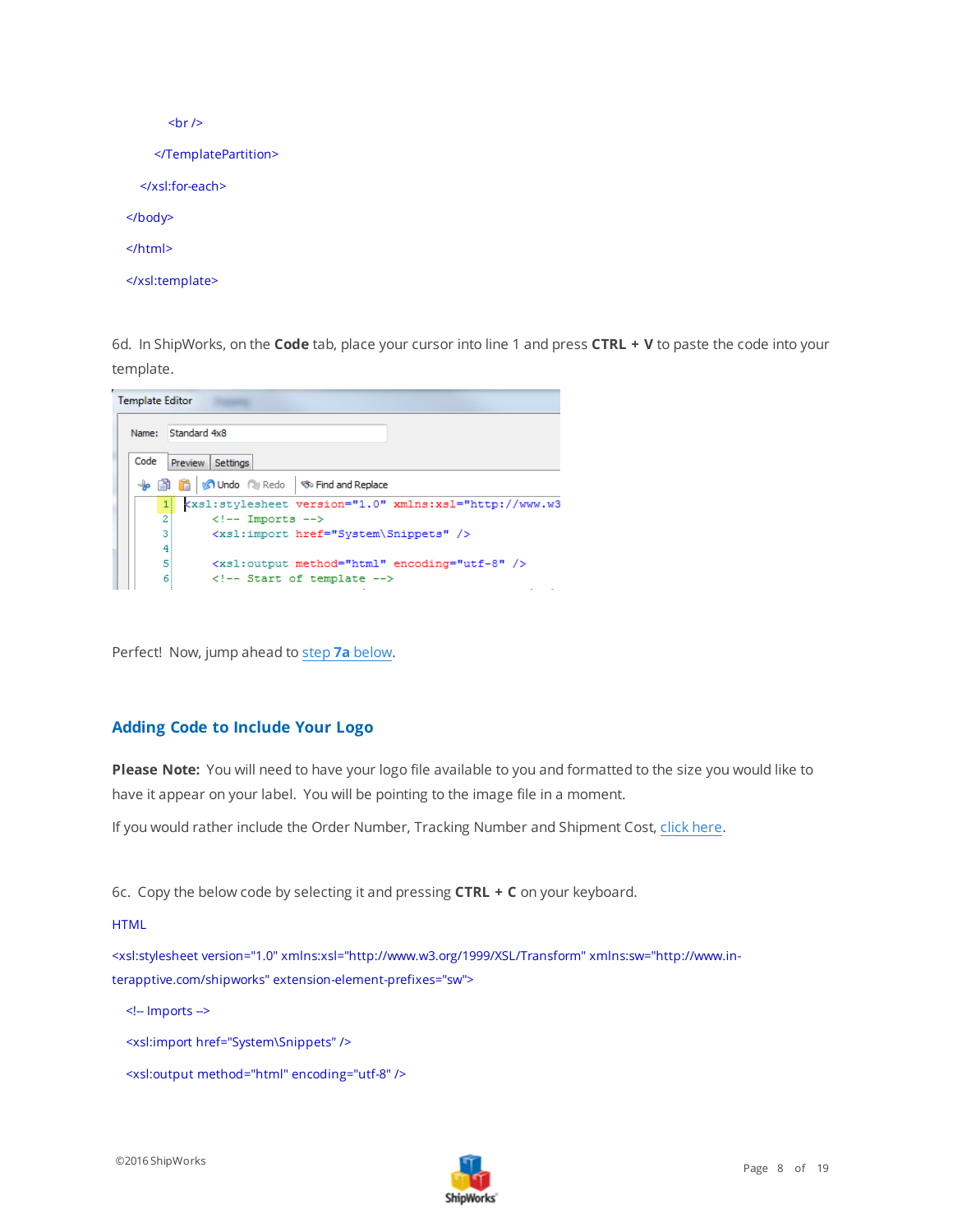```
<!-- Start of template -->
```
<xsl:template match="/"><xsl:apply-templates /></xsl:template>

<xsl:template match="ShipWorks">

<xsl:variable name="pageFont" select="'font-family: Arial; font-size: 10pt;'" />

<html>

<head>

<title>Interapptive ShipWorks Template</title>

<style>

body, table { <xsl:value-of select="\$pageFont" /> }

</style>

</head>

```
<body style="{$pageFont}">
```
<!-- XXXXXXXXXXXXXXXXXXXX Go down to line 25 where you can pick and choose what you want in the template XXXXXXXXXXXXXXXXXXXXXXXXXXXXXXX -->

<xsl:variable name="labels" select="(//Primary | //Supplemental)/Label[@orientation = 'tall']" />

<xsl:for-each select="\$labels">

<xsl:variable name="shipment" select="../../../.." />

<table width="100%" height="100">

#### <tr>

<td valign="center;" style="text-align:center;">

<img src="imagelocation"></img>

 $\langle t \rangle$  $\langle$ /tr>

</table>

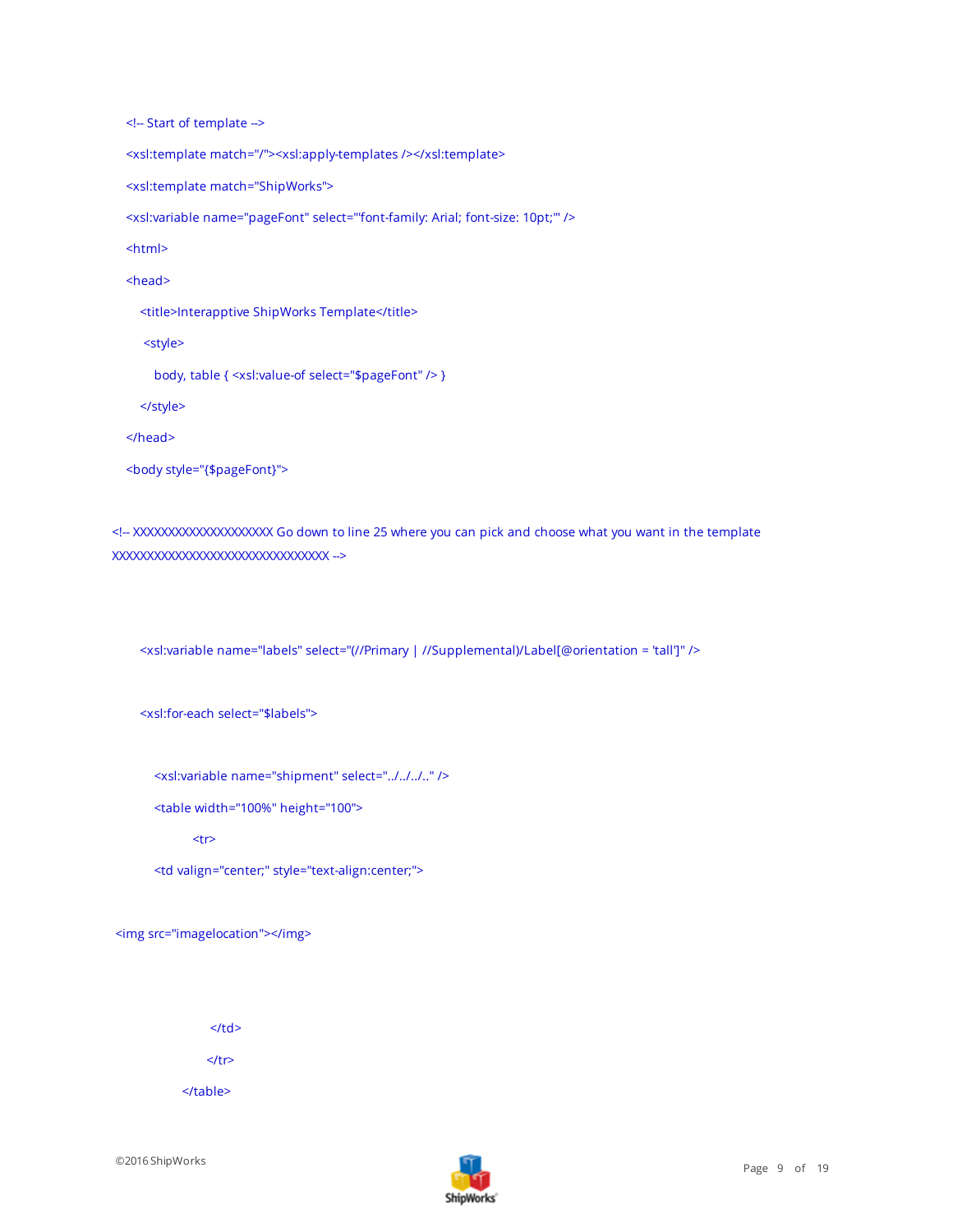```
<TemplatePartition>
       <img src="{.}" style="width:382; height:576;" /><br />
       \text{Br} />
    </TemplatePartition>
  </xsl:for-each>
</body>
</html>
</xsl:template>
```
6d. In ShipWorks, on the **Code** tab, place your cursor into line 1 and press **CTRL + V** to paste the code into your template.

| <b>Template Editor</b> |                                                                                                                                                                                                                                                                                                                                            |
|------------------------|--------------------------------------------------------------------------------------------------------------------------------------------------------------------------------------------------------------------------------------------------------------------------------------------------------------------------------------------|
| Name:                  | Standard 4x8                                                                                                                                                                                                                                                                                                                               |
| Code                   | Preview  <br><b>Settings</b>                                                                                                                                                                                                                                                                                                               |
|                        | <b>19 Undo</b> (2) Redo   % Find and Replace                                                                                                                                                                                                                                                                                               |
| 1)                     | <xsl:stylesheet system\snippets"="" version="1.0" xmlns:xsl="http://www.w3&lt;/th&gt;&lt;/tr&gt;&lt;tr&gt;&lt;td&gt;&lt;math&gt;\overline{2}&lt;/math&gt;&lt;/td&gt;&lt;td&gt;&lt;math&gt;\leftarrow&lt;/math&gt; -- Imports --&gt;&lt;/td&gt;&lt;/tr&gt;&lt;tr&gt;&lt;th&gt;3&lt;/th&gt;&lt;th&gt;&lt;xsl:import href="></xsl:stylesheet> |
| 4                      |                                                                                                                                                                                                                                                                                                                                            |
| 5                      | <xsl:output encoding="utf-8" method="html"></xsl:output>                                                                                                                                                                                                                                                                                   |
| 6)                     | $\langle$ !-- Start of template -->                                                                                                                                                                                                                                                                                                        |
|                        |                                                                                                                                                                                                                                                                                                                                            |

6c. Now, we need to point ShipWorks to the image file of your logo. Scroll down to **line 31** of the code and find the code **<img src="imagelocation"></img>**.

| <b>Template Editor</b> |         |              |                                                            |  |  |
|------------------------|---------|--------------|------------------------------------------------------------|--|--|
| Name:                  |         | Standard 4x8 |                                                            |  |  |
| Code                   | Preview | Settings     |                                                            |  |  |
|                        |         |              | + iii iii is Undo Qui Redo  <br>Find and Replace           |  |  |
| 261                    |         |              | <xsl:variable name="shipment" select="///"></xsl:variable> |  |  |
| 27                     |         |              | <table height="100" width="100%"></table>                  |  |  |
| 28 <sup>1</sup>        |         |              | <tr></tr>                                                  |  |  |
|                        |         |              |                                                            |  |  |
| 29                     |         |              | <td style="text-align:center;" valign="center;"></td>      |  |  |
| 30                     |         |              |                                                            |  |  |
| 31                     |         |              | <imq src="imagelocation"></imq>                            |  |  |
| 32<br>- -              |         |              |                                                            |  |  |

6d. Replace **imagelocation** with the actual location of your logo image (be sure to leave the quotation marks in the code):

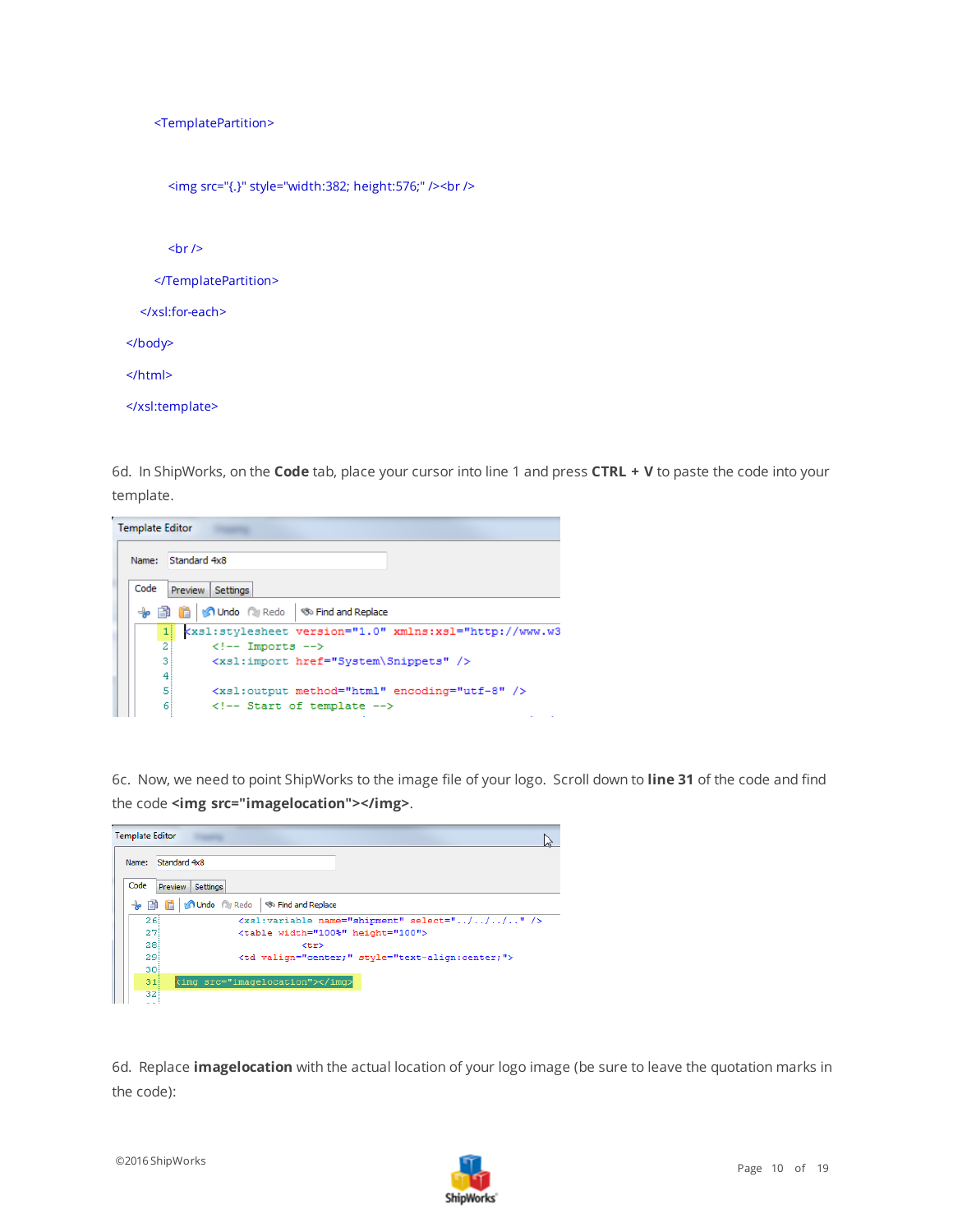- **If your logo is on your computer's hard drive the code would like similar to this: <b><img srcc="C:\Users\JohnDoe\Pictures\logoimage.jpg"></img>**
- <sup>1</sup> If your logo is stored on the internet, the code would look similar to this: **<img src="http://www.pictureexample.com/logoimage.jpg"></img>**
- **NOTE:** If you use an image stored online and the URL includes any characters like &,=, or !, you might get an error. The template editor is an XSLT editor and processes these characters differently than an HTML editor. If you run into an error because a special character is in a URL, go to <http://tinyurl.com/> and generate a URL without these characters and try again.

| <b>Template Editor</b> |                                                                           |  |
|------------------------|---------------------------------------------------------------------------|--|
| Name:                  | Standard 4x8                                                              |  |
| Code                   | Preview Settings                                                          |  |
|                        | + B C M Undo Cu Redo   % Find and Replace                                 |  |
| 26                     | <xsl:variable name="shipment" select="///"></xsl:variable>                |  |
| 27                     | <table height="100" width="100%"></table>                                 |  |
| 28 <sub>1</sub>        | くもとう                                                                      |  |
| 29                     | <td style="text-align:center;" valign="center;"></td>                     |  |
| 30 <sup>1</sup>        |                                                                           |  |
| 31                     | <img src="C:\Users\IT\Pictures\Logos\SW Logo Small Black and White.png"/> |  |
| 32                     |                                                                           |  |
| 33                     |                                                                           |  |

**Note**: You can test to see if your logo shows up on the template by clicking on the Preview tab. (Don't worry if it is not formatted properly, we will correct that in just a minute.)

| <b>Template Editor</b> |              |                 |           |
|------------------------|--------------|-----------------|-----------|
| Name:                  | Standard 4x8 |                 |           |
| Code                   | Preview      | <b>Settings</b> |           |
|                        |              |                 |           |
|                        |              |                 | ShipWorks |
|                        |              | 10062677784     |           |

## <span id="page-10-0"></span>**Formatting the Template to 4" x 8"**

Now, let's format the template so that the 4" x 6" label prints with the additional information or your logo above it. This will print onto your 4" x 8" label stock.

7a. While still on the **Template Editor** screen, click on the **Settings** tab. Then, select **Labels**.

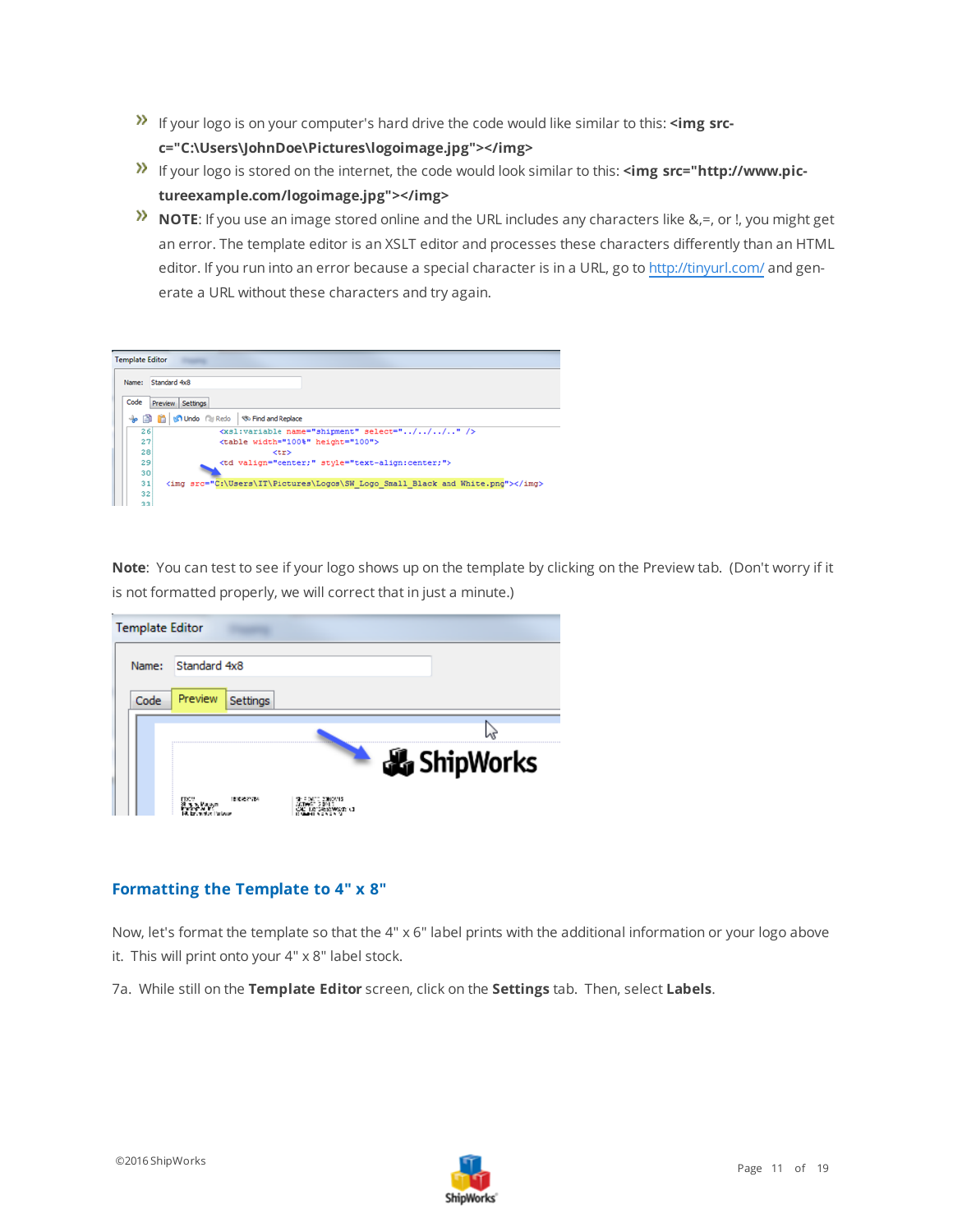| <b>Template Editor</b> |         |          |  |
|------------------------|---------|----------|--|
| Standard 4x8<br>Name:  |         |          |  |
| Code                   | Preview | Settings |  |
| General                |         |          |  |
| Labels                 |         |          |  |
| Printing               |         |          |  |
| Saving                 |         |          |  |

7b. Click on the **Custom Label Sheet** button. Then, click **New**.

| Custom Label Sheets |                         |
|---------------------|-------------------------|
| ۸ī                  | $\overline{\mathbf{x}}$ |
| Label Count         | Edit                    |
|                     | New                     |
|                     | Delete                  |
|                     |                         |

7c. On the **Custom Label Sheet** screen, name the sheet **4x8**. Then, set the following options.

- **Sheet Size:** Custom
- **Dimensions:**  $4.00 \times 8.00$
- **Label Dimensions:** 8.00 x 4.00
- **>>** Leave all other fields as the default settings.

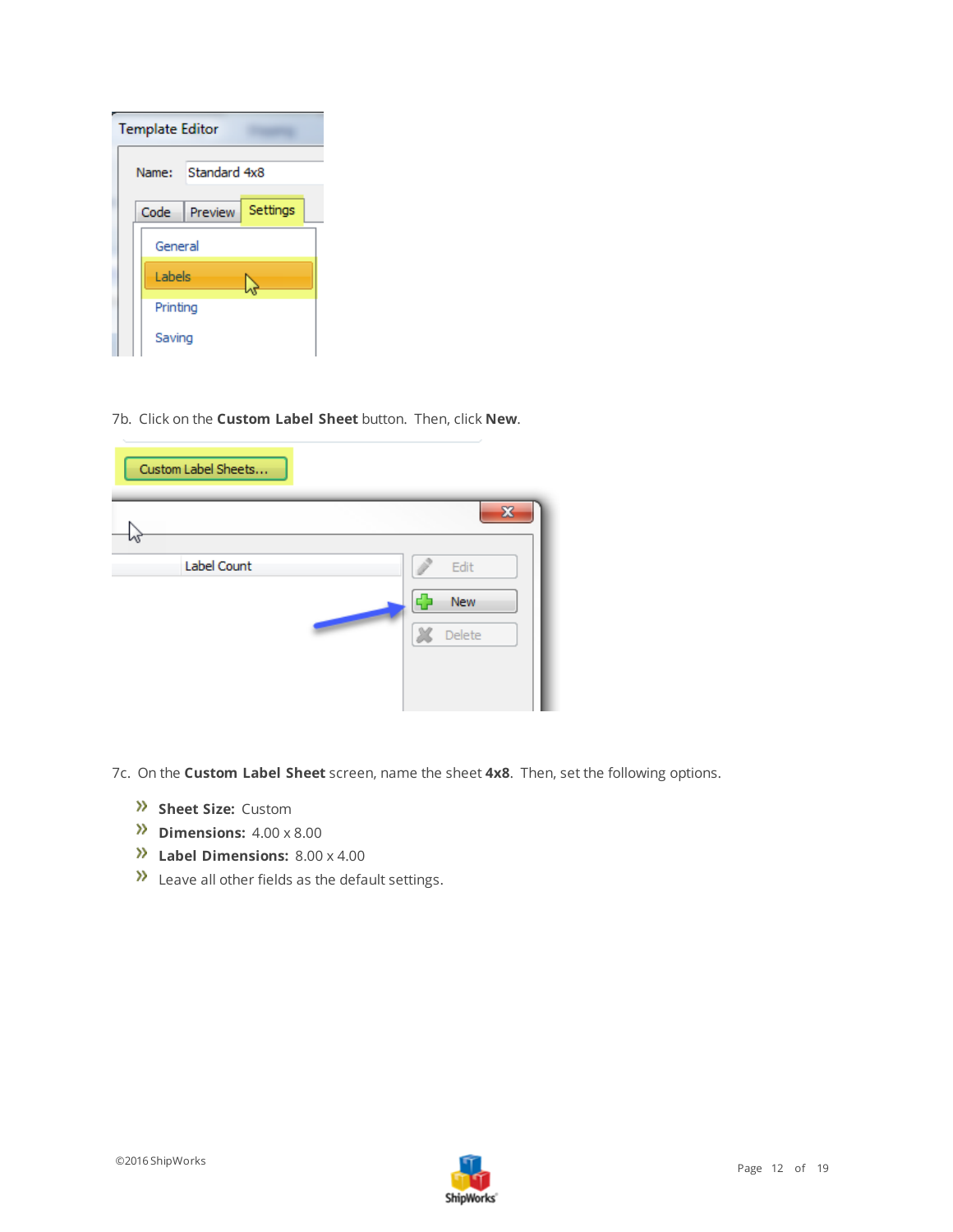| $\mathbf{x}$<br><b>Custom Label Sheet</b> |                |                                 |                |  |
|-------------------------------------------|----------------|---------------------------------|----------------|--|
| Sheet name: 4x8                           |                |                                 |                |  |
| <b>Sheet Size</b>                         |                |                                 |                |  |
| Custom                                    |                |                                 |                |  |
| Dimensions:                               | 싂<br>4.00      | ÷<br>8.00<br>$\bar{\mathbf{x}}$ |                |  |
| Page Margins                              |                | <b>Label Dimensions</b>         |                |  |
| Top:                                      | ÷<br>0.00<br>× | Height:                         | 8.00<br>÷<br>× |  |
| Left:                                     | ÷<br>0.00      | Width:                          | 4,00<br>÷<br>m |  |
| Label Spacing                             |                | Label Count                     |                |  |
| Vertical:                                 | ×<br>0.00<br>÷ | Across:                         | ÷<br>1         |  |
| Horizontal:                               | ÷<br>0.00      | Down:                           | ÷<br>1         |  |
|                                           |                |                                 |                |  |
|                                           |                | OK                              | Cancel         |  |
|                                           |                |                                 |                |  |

#### 7d. Click **OK** and then **Close**.

| Label Spacing |                | Label Count |        |
|---------------|----------------|-------------|--------|
| Vertical:     | ÷<br>m<br>0.00 | Across:     | 1<br>Ę |
| Horizontal:   | ×<br>÷<br>0.00 | Down:       | H<br>1 |
|               |                | OK          | Cand   |
|               |                |             |        |
| Close         |                |             |        |

7e. Click on the Choose button and select **Custom > 4x8**.

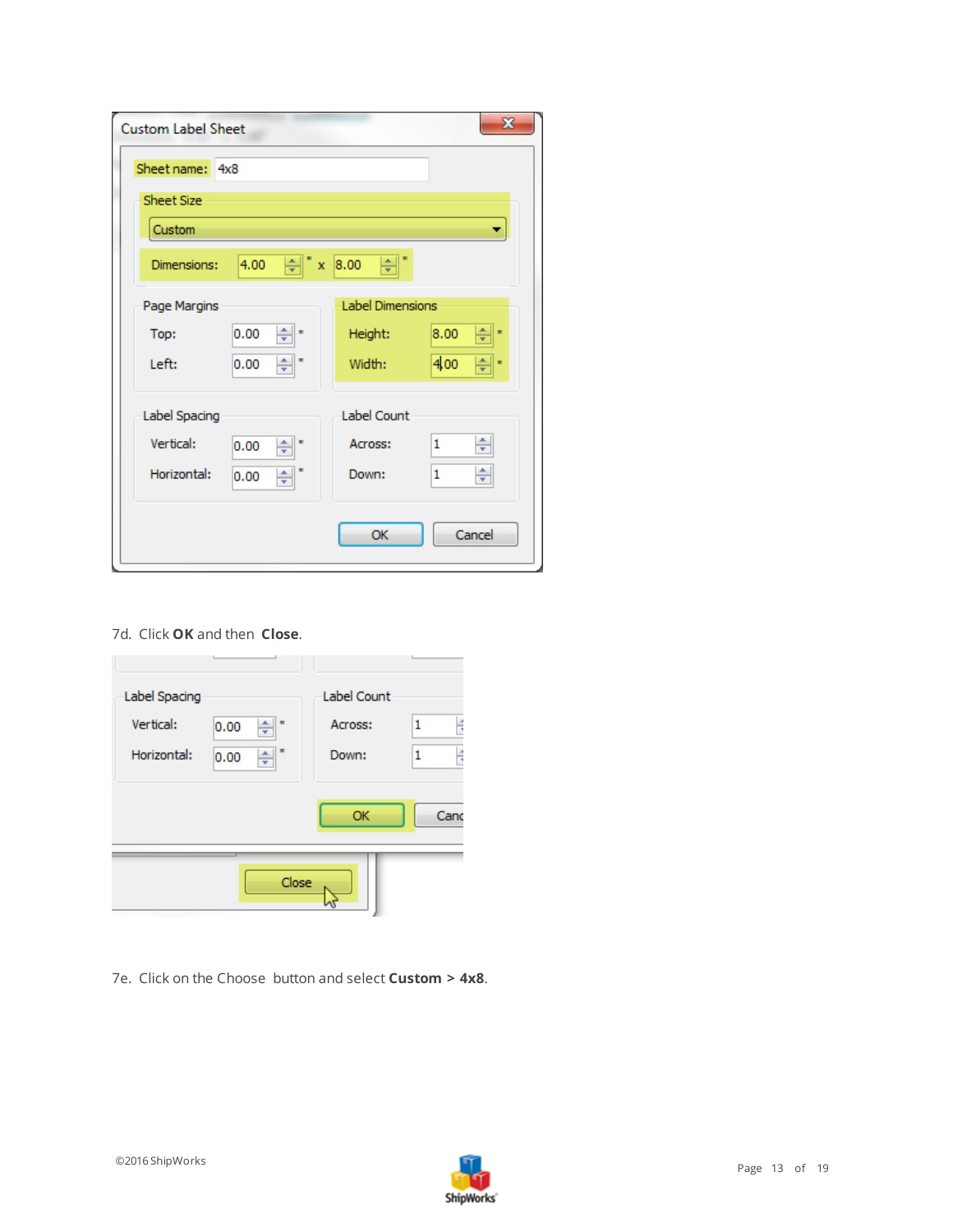| -Label Sheet                   |                       |            |
|--------------------------------|-----------------------|------------|
| Other - Universal - 2 Up       | Choose <b>v</b>       |            |
| Dimensions: 8.00" x 5.25"      | Avery $\rightarrow$   |            |
| Page Size: Letter (8 1/2 x 11) | Dymo $\rightarrow$    |            |
| Quantity: 2 rows x 1 cols      | $FedEx$ $\rightarrow$ |            |
|                                | Other $\rightarrow$   |            |
| Custom Label Sheets            | $UPS$ $\rightarrow$   |            |
|                                | $USPS \rightarrow$    |            |
|                                | Custom $\rightarrow$  | 4x8        |
|                                |                       | Create New |

## <span id="page-13-0"></span>**Selecting the Printer**

Now we need to select the thermal printer to which you will have your labels print.

8. Still on the **Template Editor** screen, select the **Settings** tab and then Printing.



9. From the **Printer**: drop-down menu, select the thermal printer to which you wish to have your labels print. **Note**: The source may change automatically to say Manual. That's OK, this is normal.

| Printer  |                                                |  |
|----------|------------------------------------------------|--|
| Printer: | Zebra 450                                      |  |
| Source:  | Send To OneNote 2016<br>Zebra 450<br>Snagit 13 |  |
| Labels:  | Microsoft XPS Document Writer<br>Fax           |  |
| Copies   | <b>CutePDF Writer</b>                          |  |

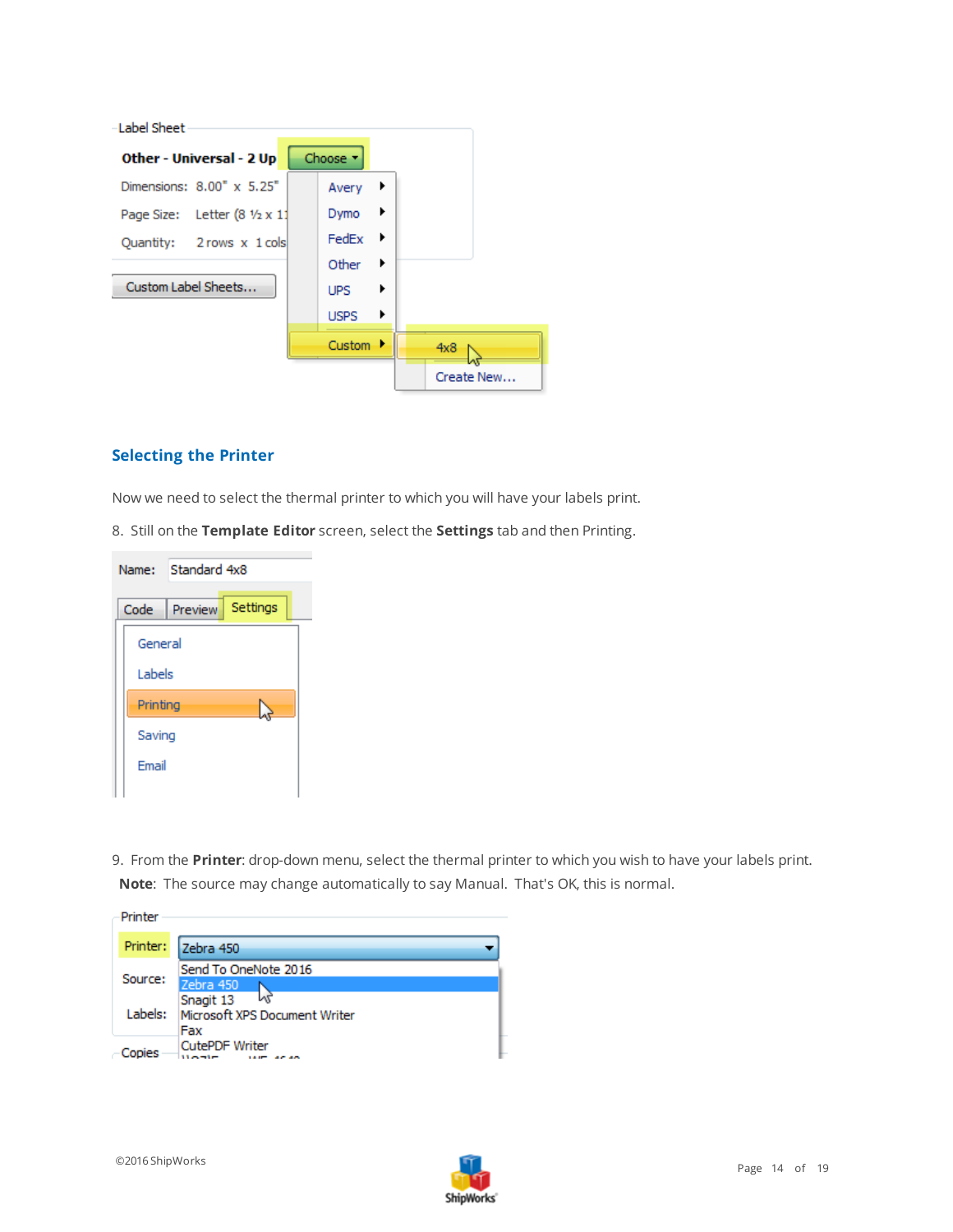<span id="page-14-0"></span>10. Click **Save**. Then, click **Close**.

## **Set the Default Label Format to Standard**

The template that we created in the above steps will only work with an image of the shipping label. So, we need to tell our shipping provider to send us a Standard label rather than a Thermal label. Here's how:

1. Click on the **Manage** tab and then the **Shipping Settings** button.



2. On the **Shipping Settings** screen, select the shipping provider for which you wish to print the 4x8 inch labels.

**Note**: For this example we will be using FedEx. The basics steps are the same for each shipping provider.

| <b>Shipping Settings</b> |  |  |  |
|--------------------------|--|--|--|
|                          |  |  |  |
| General                  |  |  |  |
| <b>USPS</b>              |  |  |  |
| USPS (w/o Postage)       |  |  |  |
| FedEx                    |  |  |  |
| <b>UPS</b>               |  |  |  |
| UPS (WorldShip)          |  |  |  |
| USPS (Express1)          |  |  |  |
| OnTrac                   |  |  |  |

3. On the **Settings** tab, click on the blue link for **Defaults - [provider name]**.



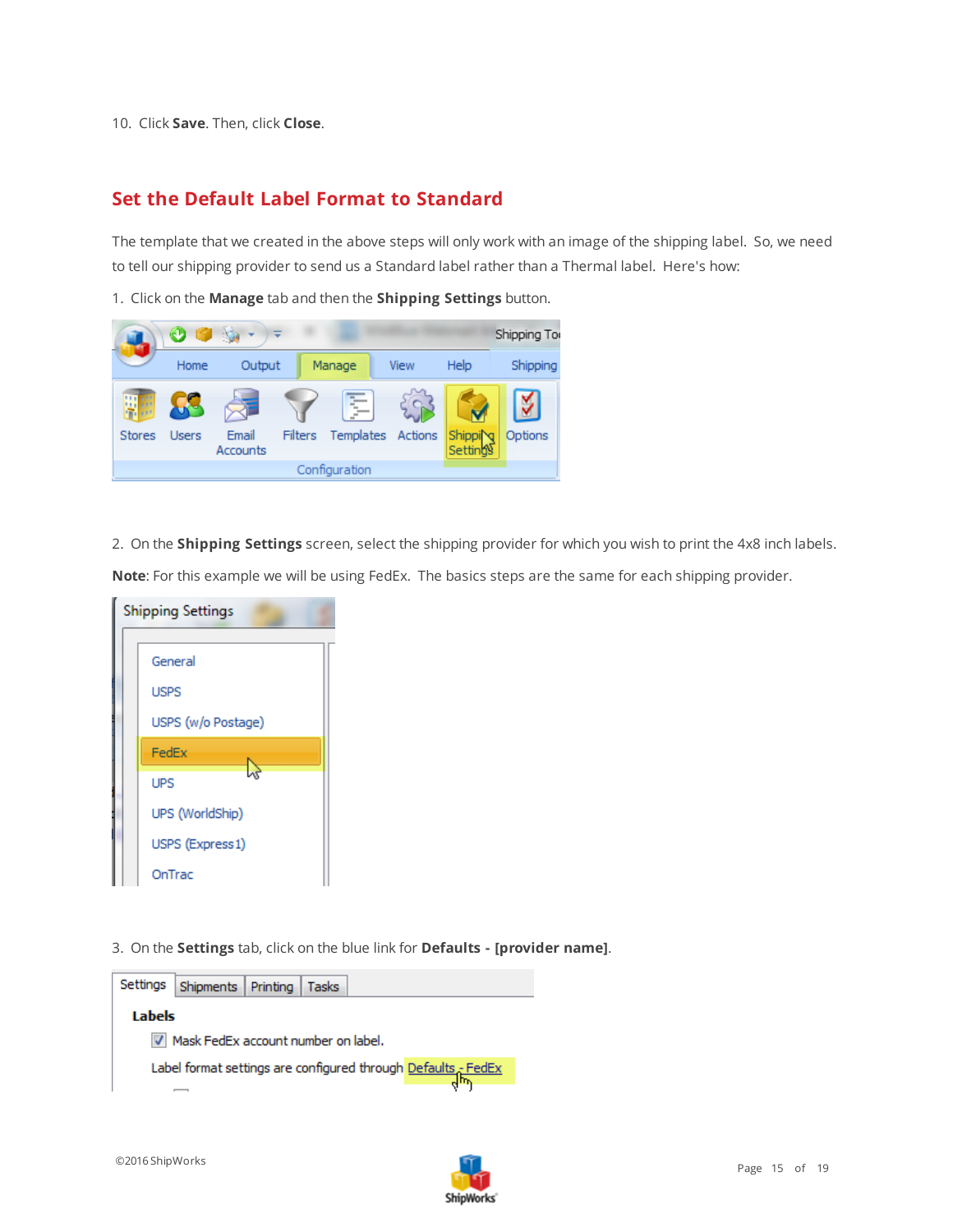4. On the **Shipping Profile** screen scroll down, if needed, to the **Labels** section and select **Standard** as the **Requested Label Format**. Then, click **OK**.

| Settings<br> V | Packages<br>PdCKdQING:           | Your Packaging    |                                             | <b>INO</b> |
|----------------|----------------------------------|-------------------|---------------------------------------------|------------|
| $\sqrt{}$      | Dropoff:                         |                   | <b>Business Service Center</b>              |            |
| $\sqrt{}$      | Saturday:                        |                   | Saturday Delivery                           |            |
| $\sqrt{ }$     | Clearance:                       | Returns Clearance |                                             |            |
| Labels         |                                  |                   |                                             |            |
| $\sqrt{}$      | Requested Label format: Standard |                   |                                             |            |
| Insurance      |                                  |                   | Standard<br>Thermal - EP4S<br>Thermal - ZPL |            |
|                |                                  |                   |                                             |            |
|                |                                  |                   |                                             |            |
| ОК             |                                  | Cancel            |                                             |            |

# <span id="page-15-0"></span>**Set the Default Print Rule**

Next, we need to tell ShipWorks to print the label using the template we created.

1. Still on the **Shipping Settings** screen, click on the **Printing** tab.



2. In the **Labels** section, change the rule **Otherwise Always print with** *Standard* to **Otherwise Always print with** *Standard 4x8*.

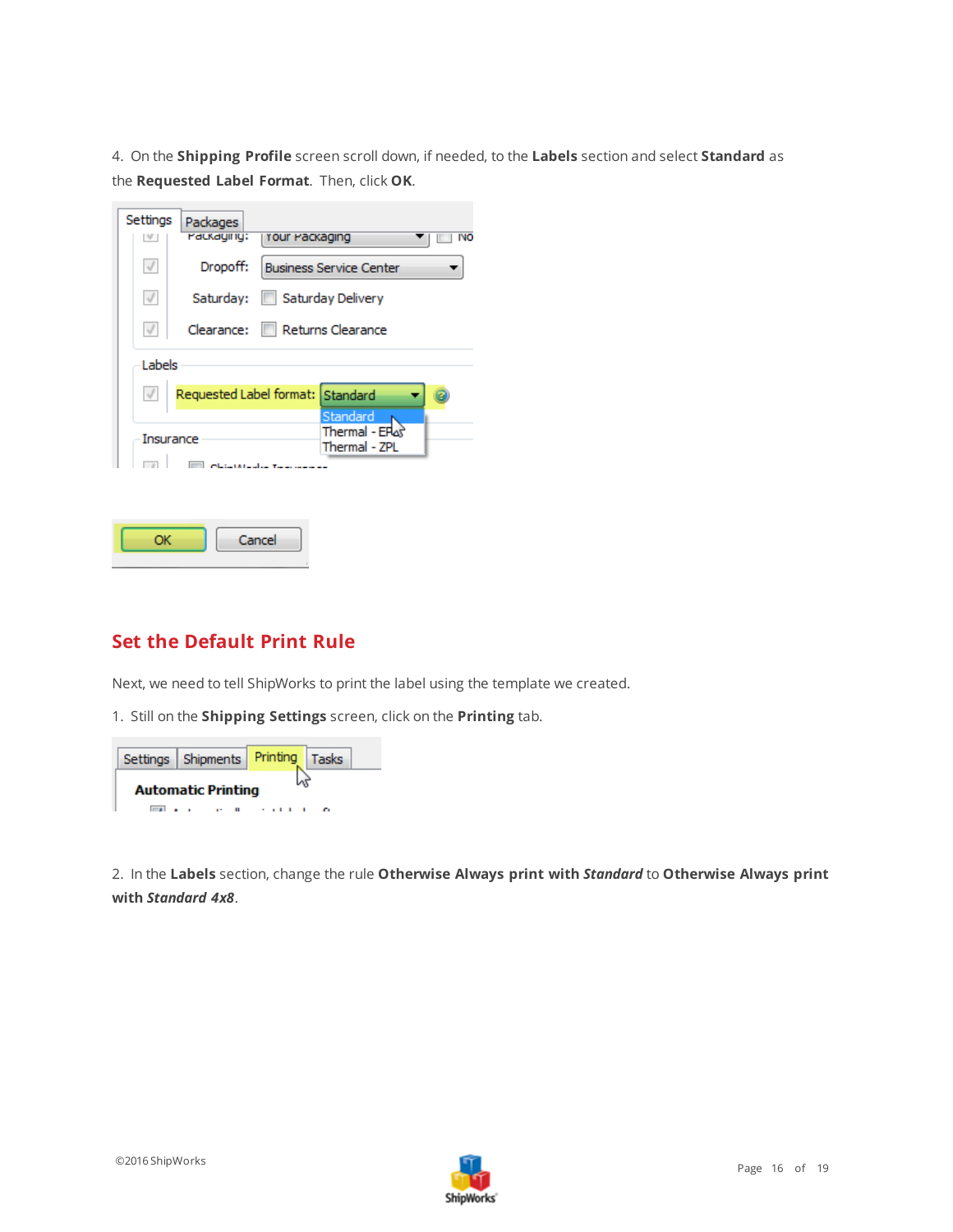

<span id="page-16-0"></span>3. Click the **Close** button.

# **Test Your Label**

In order to see if your setup works, you will need to process a new label using the provider(s) you configured with your new 4" x 8" template. You cannot just reprint a thermal (ZPL or EPL) formatted label as these will not work with your new template.

Your printed labels should look like:

**For labels with a logo:**

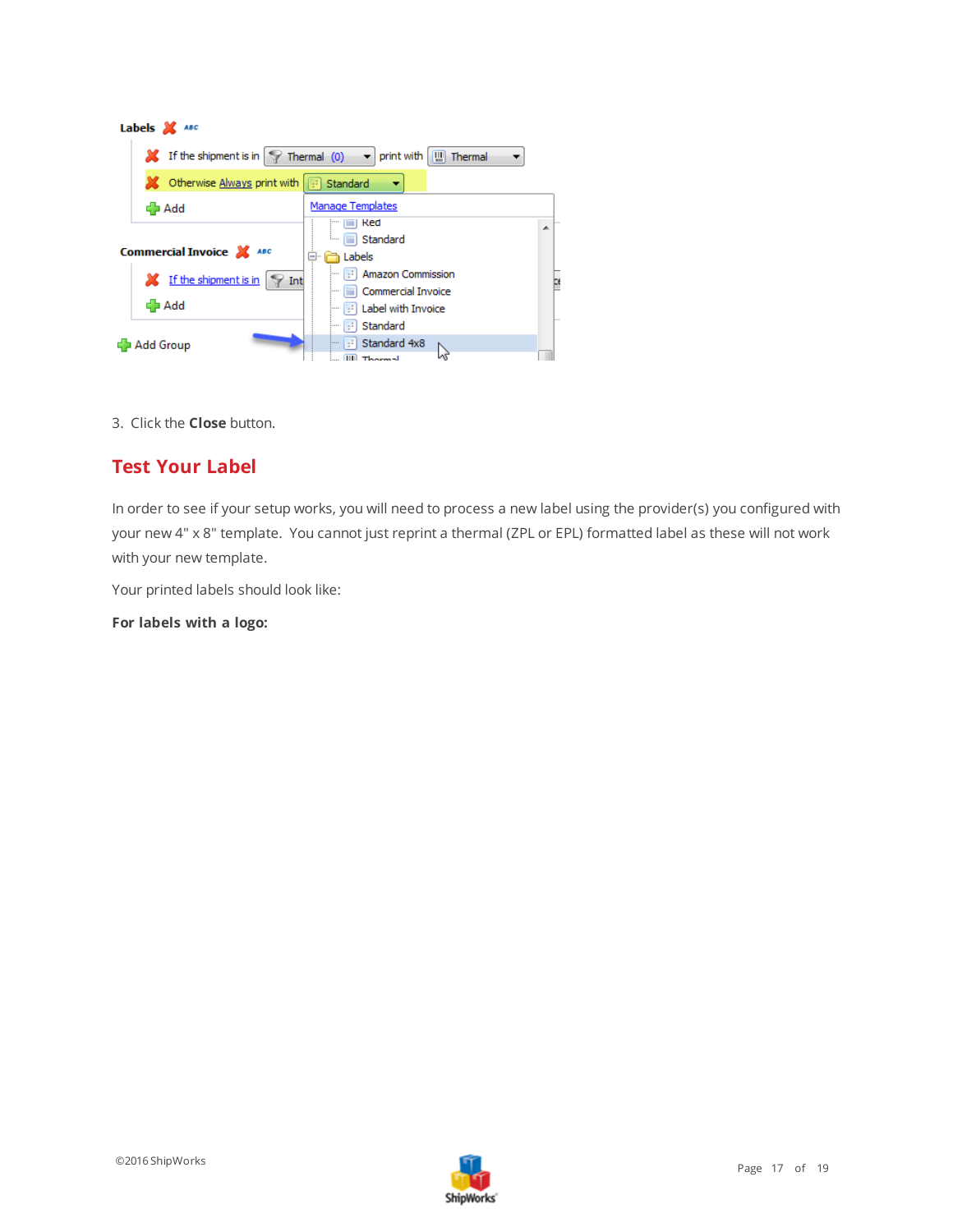| <b>&amp; ShipWorks</b>                                                      |                                                                                                     |
|-----------------------------------------------------------------------------|-----------------------------------------------------------------------------------------------------|
| FROM:<br>18009527784<br>Shipping Manager<br>ı                               | SHIP DATE: 30NOV16<br>ACTWGT: 2.00 LB<br>CAD: 103124553/WSX13100<br>$DMMED: 5 \times 5 \times 5 IN$ |
| Manchester MO 63021<br>US                                                   | BILL SENDER                                                                                         |
| <b>TOBob</b>                                                                |                                                                                                     |
| 10202 4th Street                                                            |                                                                                                     |
| Norwalk CT<br>(398) 555-7417<br>REF: 0RDER6009<br><b>INV</b><br>PO.<br>DEPT | (US)                                                                                                |
|                                                                             | FedEx<br>Home Delivery                                                                              |
| TRK#<br>7848 1030 9607                                                      |                                                                                                     |
|                                                                             | 06853                                                                                               |
| 9622 0804 3 (000 535 9428) 4 00 7848 1030 9607                              |                                                                                                     |
|                                                                             |                                                                                                     |

**Labels with Additional Information:**